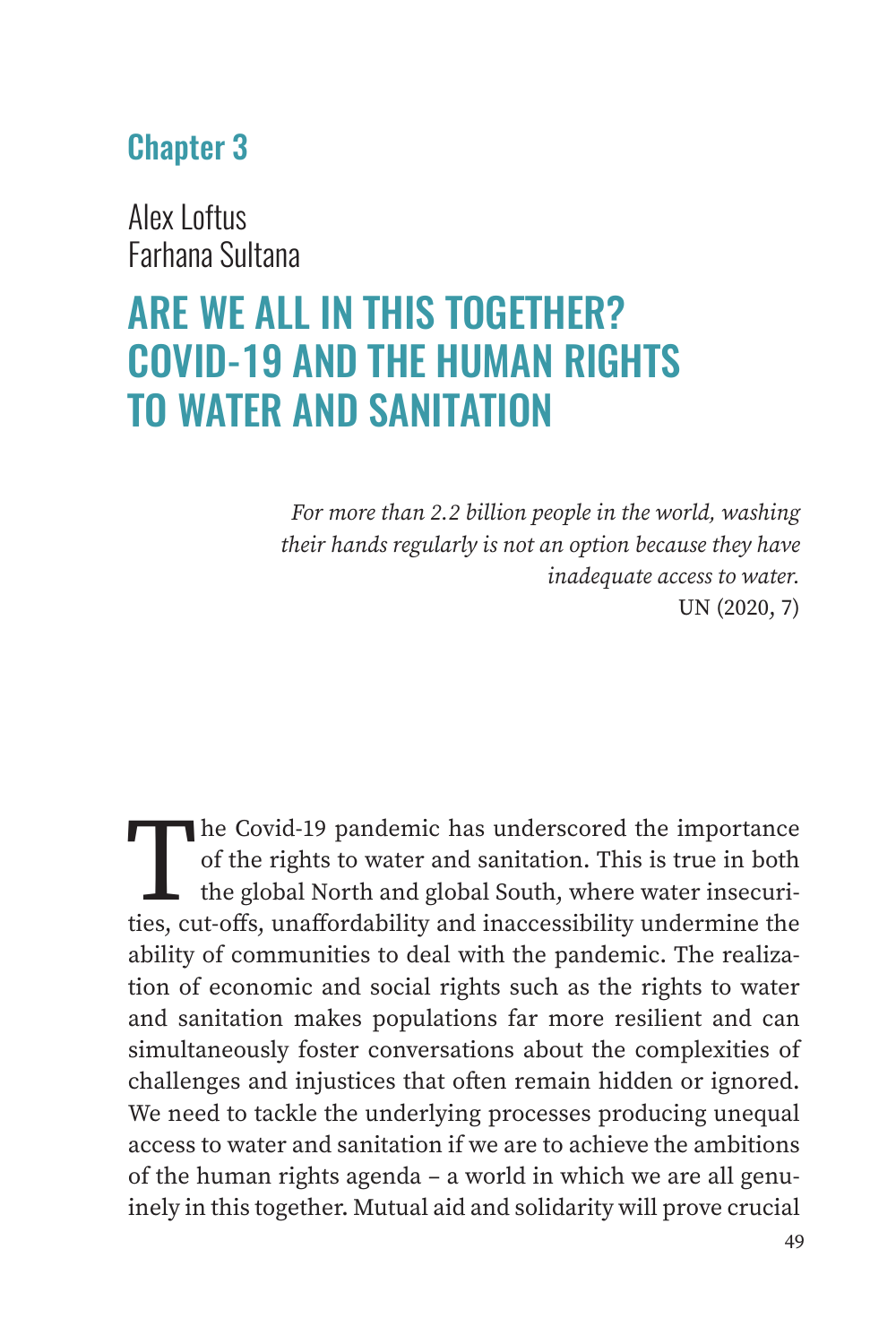in realizing such a world, and in providing a way out of the current pandemic.

#### **INTRODUCTION**

With frequent handwashing necessary to reduce the transmission of Covid-19, lack of access to adequate water and sanitation clearly poses severe challenges in dealing with the current pandemic. Despite this pressing need, much of the world still lacks sufficient supplies of safe water, and many people lack easy access and adequate infrastructure (Sultana and Loftus 2020, Harvey 2020). In short, water insecurity – not, we might add, only physical scarcity of water but accessibility, affordability, reliability and quality, among other things – poses a grave threat to any response to Covid-19, especially in the developing world (Stoler et al. 2020).

For many, recognizing the human rights to water and sanitation should be seen as a crucial step in righting the wrongs of water insecurity, thereby addressing the lack of sufficient supplies of safe water around the world. Given that recognizing the universal rights to water and sanitation should imply pathways towards realizing those rights, it is clear why they might also be viewed as one crucial element in the fight against Covid-19, as well as why they might ensure greater resilience in the fight against future pandemics. Indeed, a report from UN Secretary General António Guterres entitled "COVID-19 and Human Rights: We are all in this together" (UN 2020) emphasizes with characteristic clarity the importance of human rights in general – not just the human rights to water and sanitation – in responding to the global pandemic.

50 In a moment in which respect for economic and social rights has become something of a proxy for a country's resilience to Covid-19, civil and political liberties have simultaneously been eroded through responses to the spread of disease. The importance of human rights has therefore become increasingly evident. Carefully spelling out these issues, the UN report is to be wel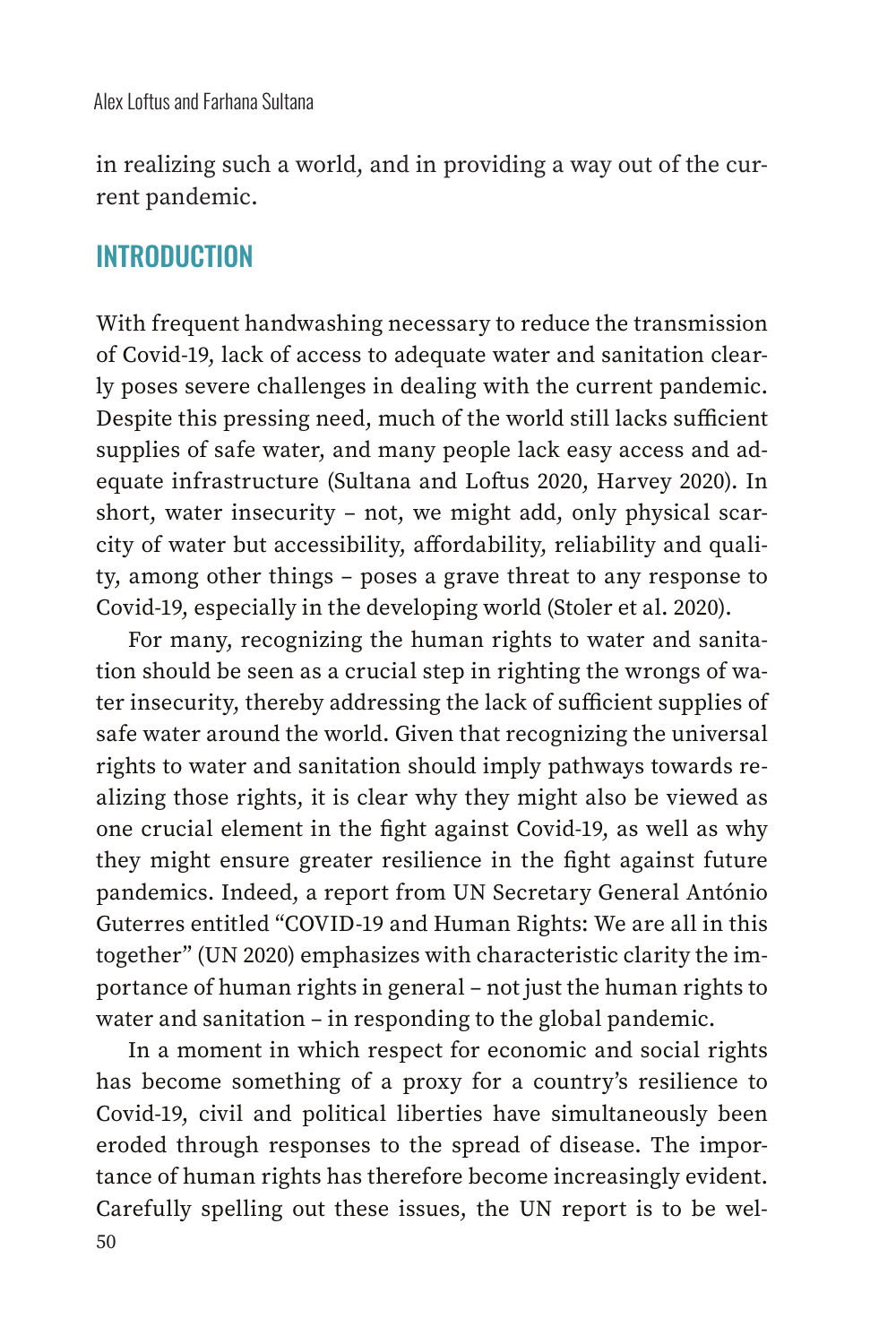comed; nevertheless, its framing – "we are all in this together" – fails to reflect the reality of the current situation. While invoking solidarity as a foundation to the universal nature of human rights may well bolster normative claims ("if we're all in this together then human rights for all should be the appropriate response"), Covid-19 has demonstrated more clearly than ever how the current "syndemic"1 feeds off pre-existing inequalities, carefully discriminating between socially produced differences (Herrick 2020). We are not quite all in this together, even if solidarity and mutual aid will prove crucial in defeating Covid-19.

Neither the UN nor Guterres are blind to the ways in which the virus affects groups differently. Indeed they state this explicitly in the report, noting that "[t]here are indications that the virus, and its impact, are disproportionately affecting certain communities, highlighting underlying structural inequalities and pervasive discrimination that need to be addressed in the response and aftermath of this crisis" (UN 2020, 10). These disproportionate effects have become only too evident in many parts of the world since the report's publication in April 2020. Nevertheless, in clinging so tightly to a discourse of universalism, the UN risks overlooking the very processes producing those inequalities that universal rights need to overcome. In this contribution, we consider such dilemmas, suggesting that they present a troubling example of "the maelstrom of contradictions" that Harvey (2000) suggests have always characterized discussions of human rights. If, as Schiel et al (2020) argue, merely constitutionalizing rights does little to actualize them, the profound inequalities being exposed by Covid-19 further demonstrate how tackling unjust processes is a crucial step in the realization of human rights.

For Alston (2017) – as with Harvey (2000) – liberalism's privileging of civil and political rights over and above economic and social

 $1$  Following Herrick (2020), among others, we use "syndemic" to capture the multiple synergistic processes producing this health emergency.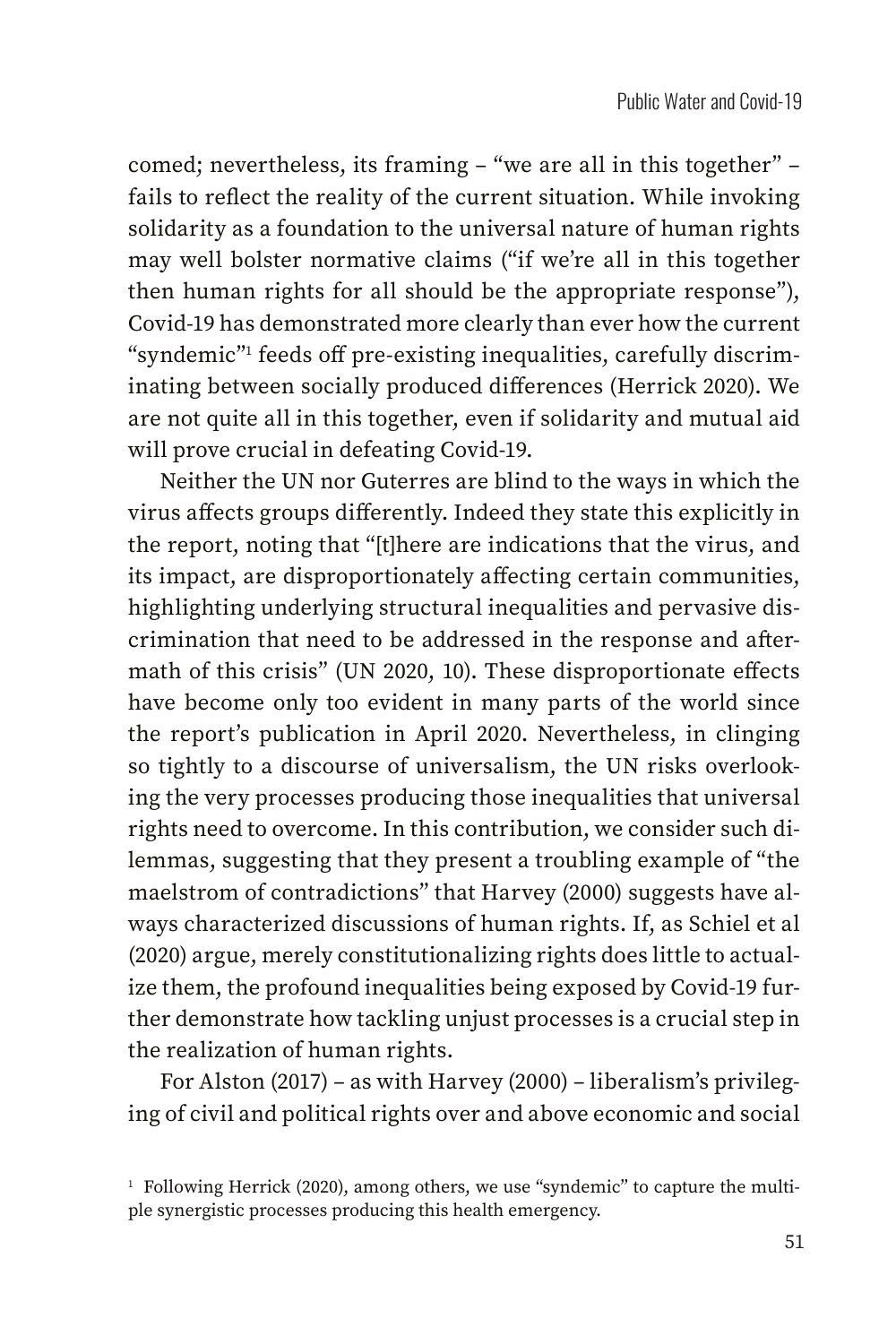rights (such as the human rights to water and sanitation) frustrates the full realization of both sets of rights. The naïve assumption is that guaranteeing political rights will automatically give rise to economic and social rights; political rights, it is assumed, permit citizens to pressure states to realize their economic and social rights. This is all too frequently shown to be false. Indeed, rather than prioritizing one set over another, for Alston, human rights must always include both economic and political rights. Given the need to focus on social vulnerability in the face of Covid-19, the importance of economic and social rights, such as the right to health or the rights to water and sanitation, has become evident. And yet, as one sees in the UN report, if these rights are not put on the same plane as civil and political rights as Alston suggests, a range of contradictions emerge. Considering these contradictions and the UN report more broadly, we examine the limitations and possibilities of the human rights to water and sanitation in achieving fairer and more equitable access to water and sanitation in these times of multiple crises (see also Sultana and Loftus 2020).

## WASH – WATER, SANITATION AND HYGIENE

Given the everyday tragedy of infant mortality caused by poor-quality water and the Joint Monitoring Project's estimate that one third of countries are not on track to achieve universal household access to "improved" drinking water sources by 2030, it is little surprise that Water, Sanitation and Hygiene (WASH) remain key development priorities in the global South (UNICEF and WHO 2019). WASH is an essential factor in mitigating the spread of Covid-19 (Howard et al 2020). In some of the clearest statements on why the human rights to water and sanitation matter during these times of Covid-19, authors have emphasized the connection between achievements in WASH and the human rights to water and sanitation. Thus, in a piece by Gosling et al (2020) for the WaterAid blog, the authors write that "the principles of human rights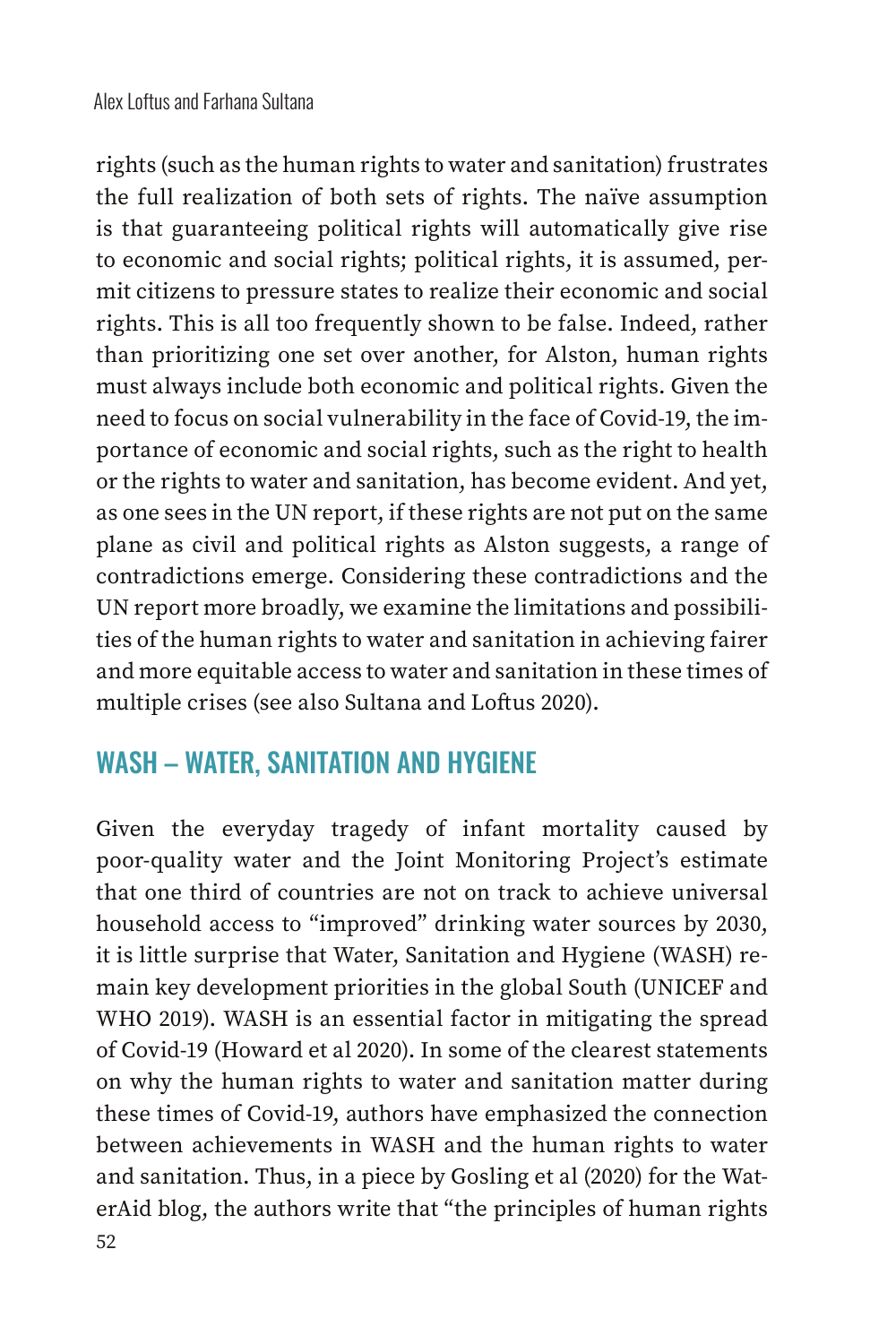can save lives now and in the future" given that "water supply, sanitation and hygiene (WASH) are central to the Covid-19 response." The authors go on to lay out crucial human rights principles – equality and non-discrimination, participation, transparency, accountability and sustainability – that should be built upon. In focusing on the most vulnerable, prioritizing WASH through the human rights to water and sanitation begins to address those economic and social aspects to human rights that Alston (2017) argues are so often sidelined.

For the veteran campaigner Maude Barlow (2020) "Covid-19 puts the human right to water front and centre," and while the recognition of that right by around 50 countries should be seen as a major victory, Barlow expresses a deep frustration at the unwillingness to actually fund the achievement of the right to water. $^{\rm 2}$  The unwillingness of so many countries to either formally recognize or do anything about economic and social rights comes down to the claim that they are simply too costly. However, as Alston (2017) goes on to argue, while a right may not mean immediate access to economic and social benefits, it does mean a commitment on the part of state institutions to ensuring access through recognition of that right, institutional changes to ensure its realization and accountability. And while resources are required to achieve such rights as those to water and sanitation, for Alston (2017), the fundamental changes brought about through ensuring economic and social rights would help to ensure their universal appeal.

To state the obvious, economic and social rights have clear material benefits for vast numbers of people; outlining these material benefits makes it more likely that people will support them. In the specific case of the human rights to water and sanitation, emphasizing the human right to water has further highlighted the

<sup>&</sup>lt;sup>2</sup> Barlow goes on to emphasize stress on watersheds as a major factor contributing to water access issues, something on which we would respectfully disagree given the complexities of water injustices globally.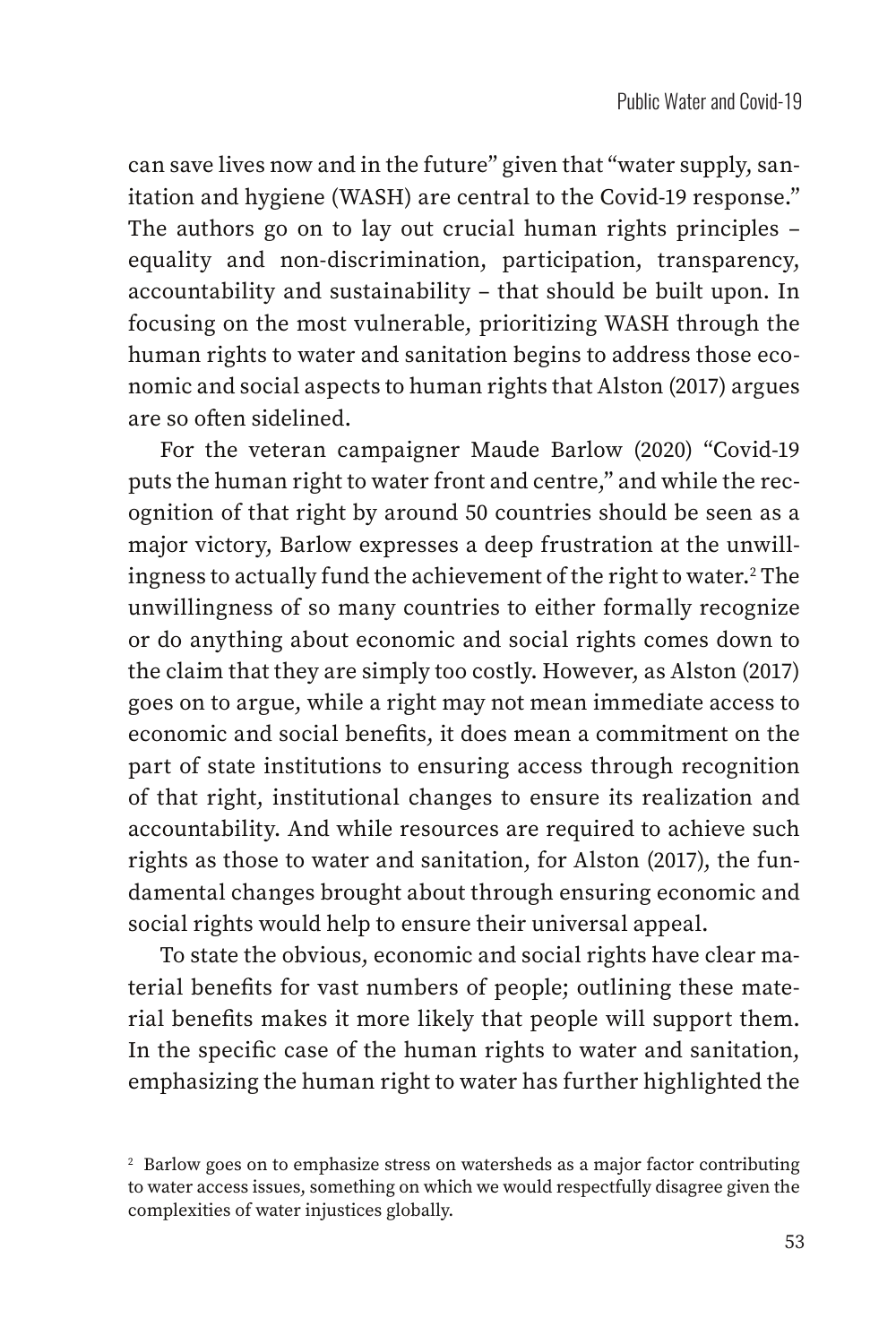profound injustices undermining resilience to a global pandemic and frustrating the responses to that pandemic. Stating why the right to water might improve the situation makes those rights universally appealing.

## DISCONNECTIONS AND DISENFRANCHISEMENTS

The attention to the underlying injustices involved in the denial of the rights to water and sanitation has perhaps been even more evident in discussions of the global North in recent months. Indeed, while discussion of WASH has tended to dominate writings on Covid-19 and the human right to water in the global South, commentaries in the global North have tended to revolve around the question of water disconnections for those finding themselves among the new precariat (Food and Water Watch 2020). On the back of such concern, many water providers in the US have responded positively to the call from the American Water Works Association to suspend disconnections (Lakhani and Adolphe 2020; see also the chapters on Flint and Baltimore in this volume, as well as the chapter on the US-wide disconnections debate). In the UK, a lazy tweet from a government minister to a Premier League footballer noted, patronizingly, how impoverished UK citizens need not fear water disconnections (as the latter had implied) as they are illegal, having been outlawed under a Labour government in 1997. What both situations demonstrate is that throughout the global North, rarely have individuals been so concerned that access to water still seems to rely on the ability to pay. Rarely have the rights to water and sanitation been discussed so widely, with growing anger over the closure of public toilets and growing concern over household water insecurity.

Speaking directly to these growing concerns, Deitz and Meehan (2019) make clear that "plumbing poverty" – households without a connection to the water supply – are not limited to households in the global South. Nor is plumbing poverty necessarily a problem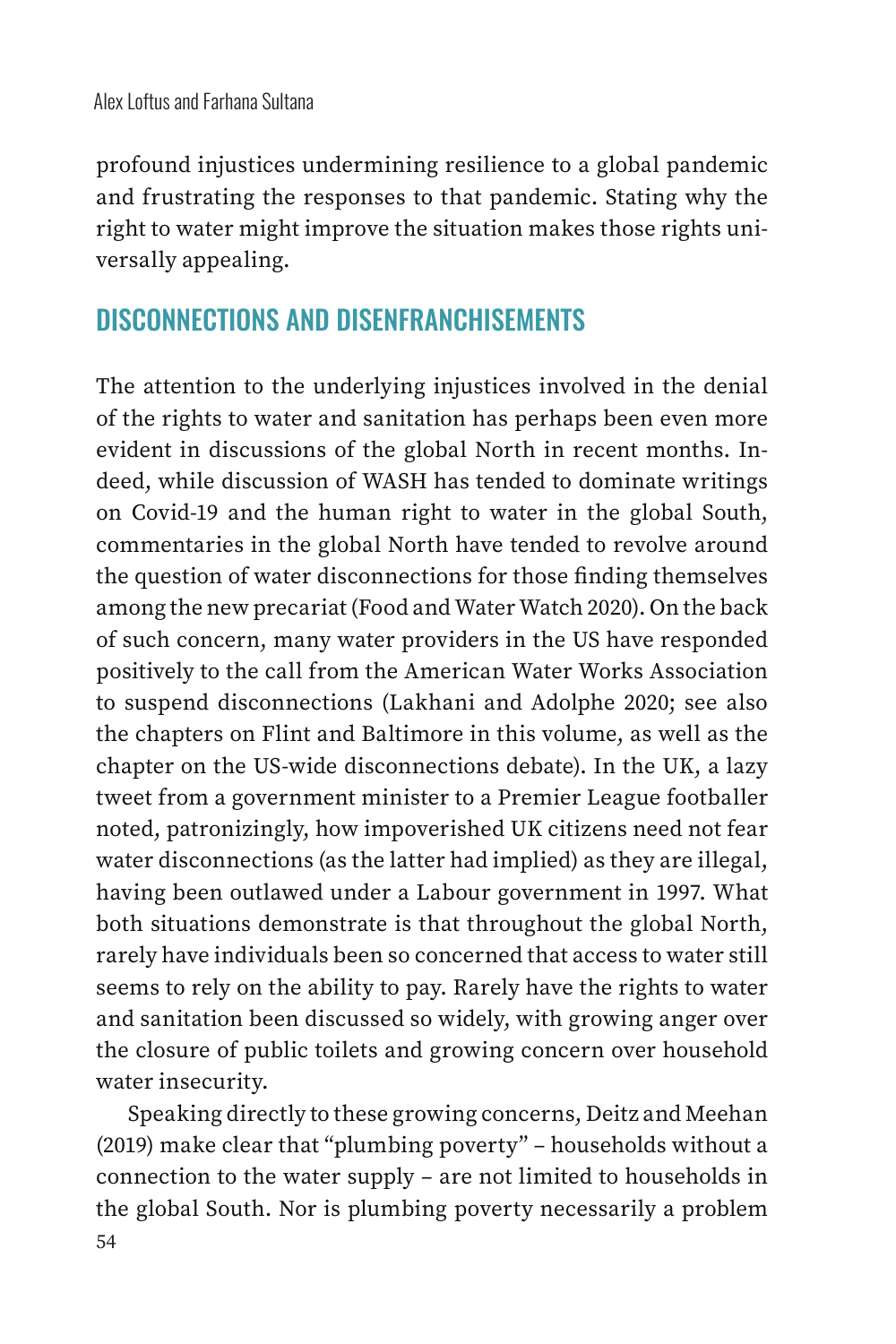for isolated rural areas within richer countries. Instead, plumbing poverty is evident throughout some of the largest cities of the US: the phenomenon further emphasizes the deeply classed – and above all, racialized – exclusion of some social groups from access to clean drinking water and sanitation (Switzer and Teodoro 2017). If, as Hyde (2020) argues, sanitation and hygiene challenges in instances of disconnections and water poverty have exacerbated the Covid-19 pandemic throughout the US, the situation in informal settlements across the global South is likely even more grave (see also Amankwaa 2020). As we write, in mid-2020, the highest death tolls remain in wealthy and middle-income countries. The classed and raced inequalities produced within countries of the North have provided particularly important vectors for the virus. In the global South, lack of testing, medical facilities, and under-funded or non-existent public health infrastructures worsen morbidities and mortalities among the global poor, often not accounted for in national reporting; in other words, we do not really know how many have actually died from a combination of neglect and necropolitics involved in Covid-19. Nevertheless, this situation is likely to change over coming months as inequalities produced on a global scale – inequalities associated with lack of those economic and social rights with which we began this paper – become increasingly important in tackling Covid-19. Throughout both the global North and the global South, Covid-19 will continue to expose existing socio-ecological fractures. Thus, we are not quite all in this together.

#### THE UN'S POSITION – PROCESSES OR OUTCOMES

In focusing on the processes producing unequal access to water and sanitation in the global North and South, we would emphasize that the right to water is one among several tools drawn upon by social movements in achieving fairer access to water. Nevertheless, we would also emphasize how the process of realizing the right to water matters. In this respect, we remain troubled by former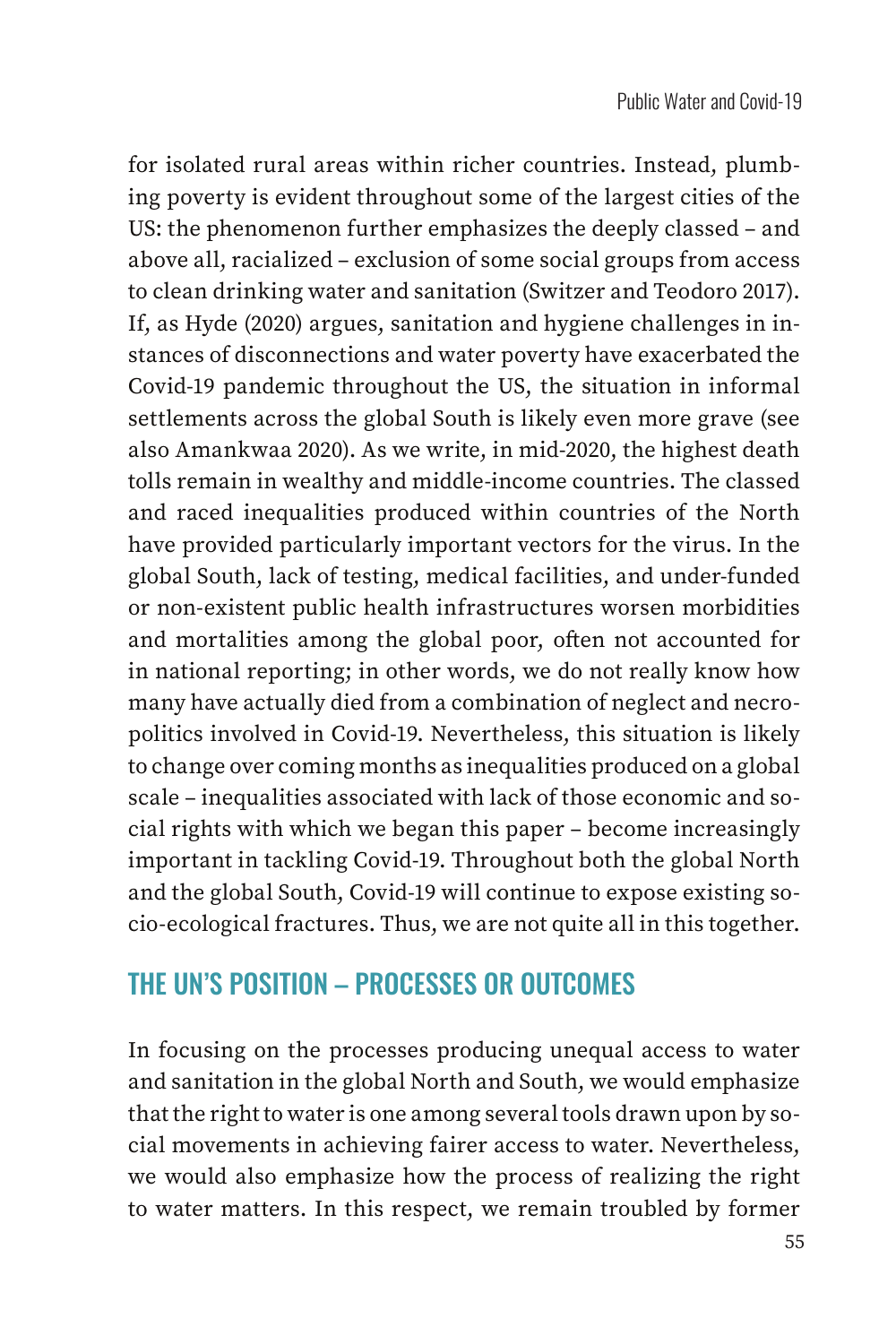UN Special Rapporteur Catarina de Albuquerque's claim that involving the private sector in the provision of water and sanitation services is a "no-brainer" (Purvis 2016). While de Albuquerque's prioritizing of outcomes – over the processes that achieve those outcomes – might speak to a certain common sense ("who cares who provides the right to water, just so long as it is provided"), as multiple papers in this collection make clear, who provides water matters (see also Sultana and Loftus 2020, McDonald 2016).

Realizing the right to water is continually frustrated by the need to profit simultaneously from the provision of service; as water sources are commodified and privatized, water becomes increasingly unaffordable or inaccessible to the global poor. Economic and social rights are consistently undermined by processes that deepen economic and social injustices. The political economy of water has been utterly transformed in recent years by the development of opaque financial models enabling profits to be reaped by sovereign wealth funds, pension funds and large institutional investors. This is not a terrain over which the right to water will be fostered; indeed, it is one in which the rights to water and sanitation will be consistently undermined.

We therefore welcome the current UN Special Rapporteur, Leo Heller's, Expert Consultation on the involvement of the private sector in the human rights to water and sanitation (UN Human Rights 2020). Although the recommendations of that report are not yet known, its commissioning provides some hope that the UN will acknowledge how deeply implicated an unjust financial model is in the systematic denial of the rights to water and sanitation.

56 Processes matter, and Covid-19 has shown more clearly than ever why the human rights to water and sanitation need to be understood as processes – ones that combine with other processes to bring about distinct outcomes. When combined with existing socio-ecological injustices, they produce far deeper injustices. Unjust and exploitative processes ensure that we are not quite all in this together. The human rights to water and sanitation need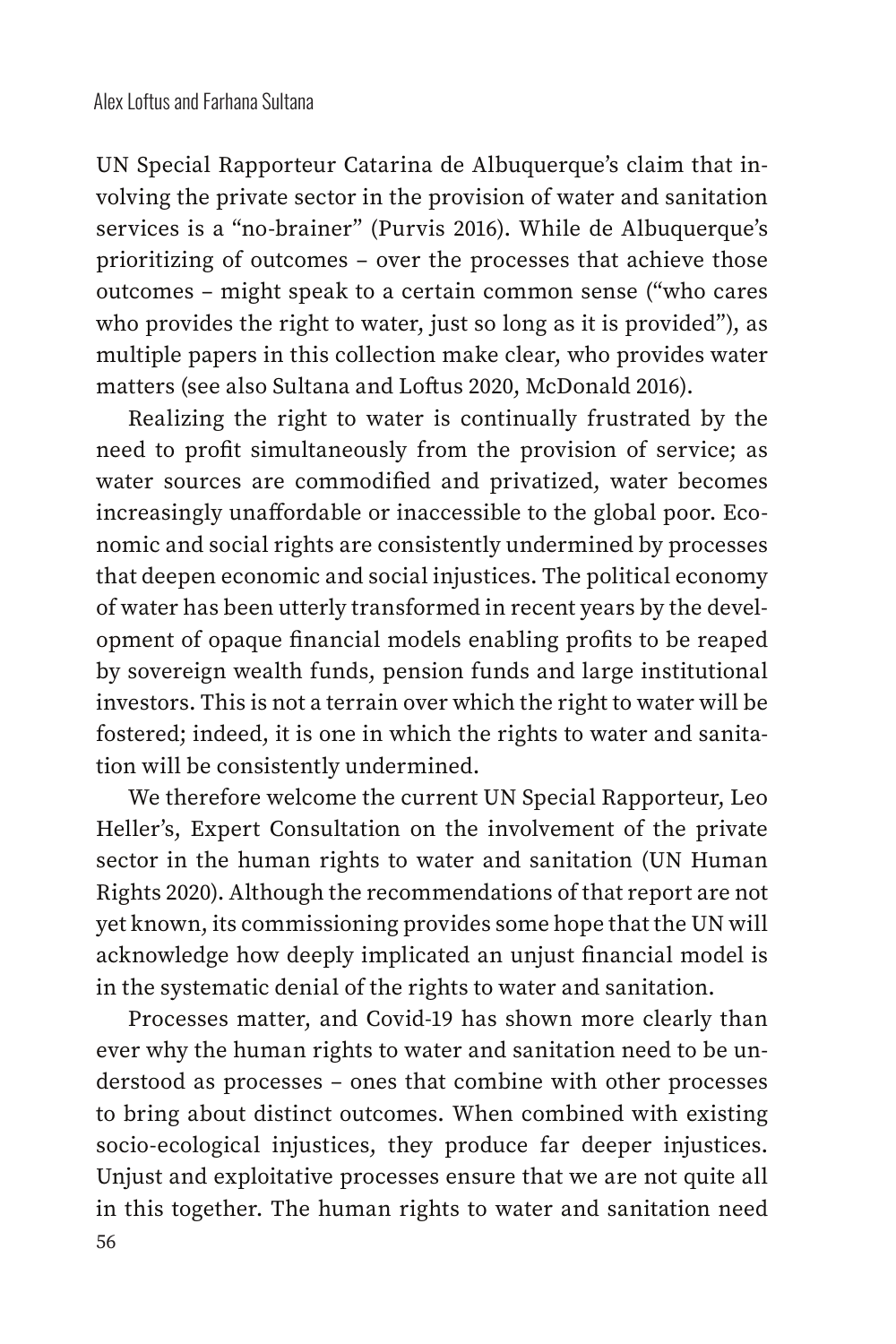to tackle such unjust processes if they are to move beyond merely constitutionalizing.

#### CONCLUSION

Will the human rights to water and sanitation help in fighting Covid-19? Our response is a guarded "yes." As with our previous writings on the right to water, we have never viewed the right to water as a silver bullet (Sultana and Loftus 2012, 2020). We have shared concerns about the role of the private sector, the potential eclipsing of economic and social rights by property rights, the role of the state, and the genuine commitment of the international community to addressing water insecurity. The global pandemic has not made those concerns go away but rather heightened them. Covid-19 has further emphasized how the realization of economic and social rights such as the rights to water and sanitation makes populations far more resilient to what some quite rightly describe as a syndemic. And it has further emphasized the importance of tackling the underlying inequalities that ensure some have access to such economic and social rights while others are denied them.

In this contribution, we emphasize the importance of a processual understanding of the achievement of economic and social rights. We would express further hope that in recognizing such processes, the forthcoming recommendations from the current Special Rapporteur will give further weight to those struggles, challenging a deeply unequal political economy of water in which large financial players are benefiting from the appropriation of common resources. Given the ongoing challenge of the Covid-19 pandemic, what comes to the fore are the ways that the discourses and practices of the human rights to water and sanitation can foster greater conversations about the hidden or ignored complexities of the various challenges involved.

The rights discourse offers the potential to challenge and address various gendered, classed, racialized, and other unjust dy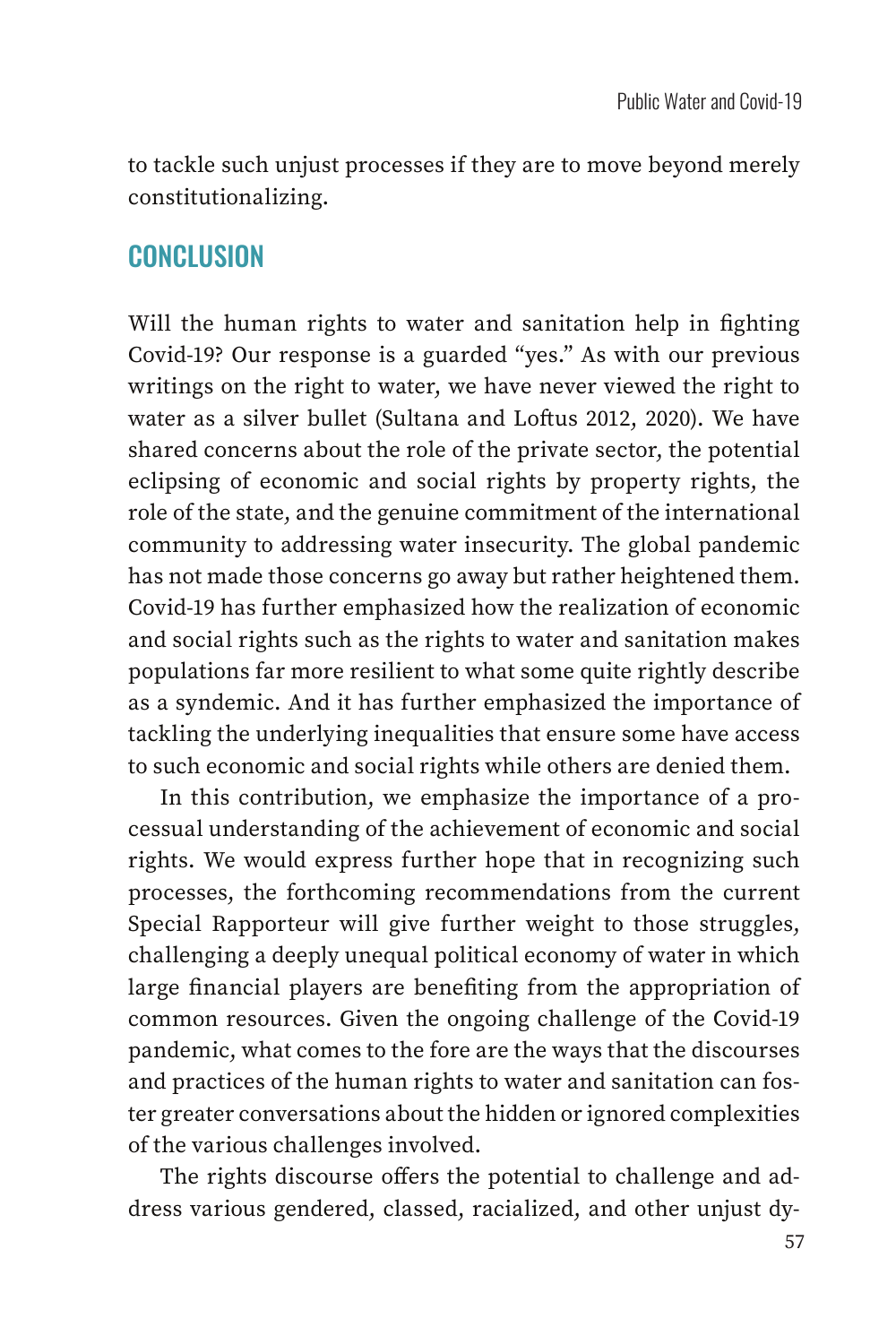namics that are being compounded simultaneously, both with the lack of water and sanitation as well as the unequal exposures and burdens from the pandemic. While good governance, democratic participation and inclusive planning are vital, tokenistic calls or claims do little to address the current crises. We need to tackle the underlying processes if we are to achieve a world in which we are all genuinely in this together, and in which mutual aid and solidarity will likely provide a way out of the current pandemic

## **REFERENCES**

- Alston, P. 2017. The Populist Challenge to Human Rights. *Journal of Human Rights Practice* 9(1): 1-15. https://doi.org/10.1093/jhuman/hux007
- Amankwaa, G. 2020. COVID-19 and 'Chasing for Water'—Water Access in Poor Urban Spaces. *I*nternational Water Association. https://bit. ly/2HNT5JR (accessed September 20, 2020).
- Barlow, M. 2020. COVID-19 Puts the Human Right to Water Front and Centre. The Council of Canadians. https://bit.ly/3kLAdtI (accessed September 20, 2020).
- Deitz, S. and Meehan, K. 2019. Plumbing Poverty: Mapping Hot Spots of Racial and Geographic Inequality in U.S. Household Water Insecurity. *Annals of the American Association of Geographers* 109(4): 1092-1109. https://doi.org/10.1080/24694452.2018.1530587
- Food and Water Watch. 2020. Stop Water Shutoffs In The Wake Of Coronavirus. Food and Water Watch. https://bit.ly/2HHdX61 (accessed September 20, 2020).
- Gosling, L., Carrard, N., Neumeyer, H. and Roaf, V. 2020. Five human rights principles that put people centre stage in water, sanitation and hygiene responses to COVID-19. Water Aid. https://washmatters.wateraid.org/blog/five-human-rights-principles-people-centre-stage-water-sanitation-hygiene-covid-response (accessed September 20, 2020).
- Harvey, D. 2000. *Spaces of Hope*. Berkeley and Los Angeles, United States: University of California Press.

58 Harvey, F. 2020. Poor water infrastructure puts world at greater risk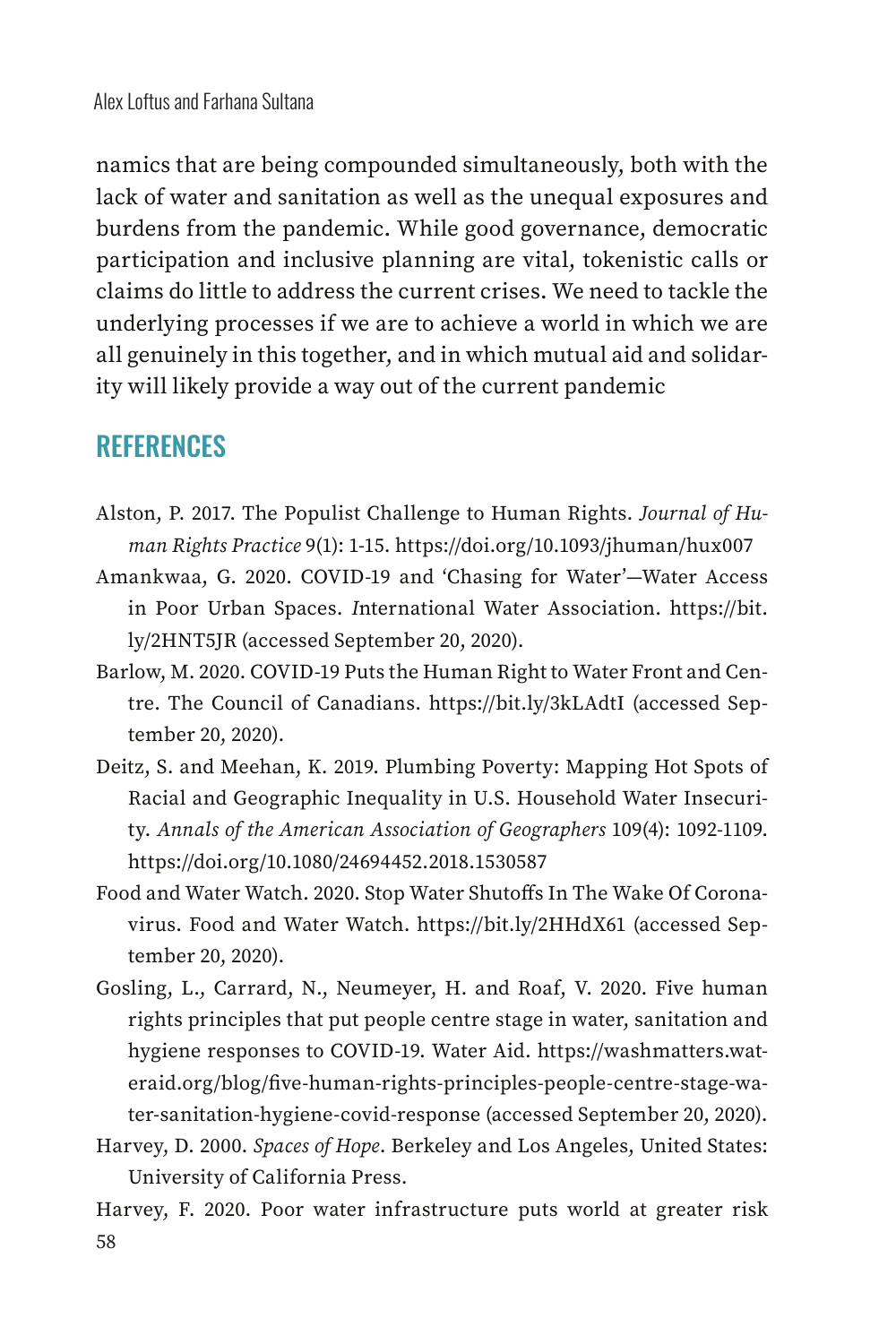from coronavirus. *The Guardian, March 22*. https://bit.ly/37W30YK (accessed September 20, 2020).

- Herrick, C. 2020. Syndemics of COVID-19 and 'pre-existing conditions.' Sotamosphere. March 30. https://bit.ly/358wTn7. (accessed November 1, 2020).
- Howard, G., Bartram, J., Brocklehurst, C., Colford Jr., J.M., Costa, F., Cunliffe, D., Dreibelbis, R., Eisenberg, J.N.S., Evans, B., Girones, R., Hrudey, S., Willetts, J. and Wright, C.Y. 2020. COVID-19: urgent actions, critical reflections and future relevance of 'WaSH': lessons for the current and future pandemics. *Journal of Water, Sanitation and Hygiene for Development* 10 (3): 379–396. https://doi.org/10.2166/washdev.2020.218.
- Hyde, K. 2020. Residential Water Quality and the Spread of COVID-19 in the United States. *SSRN*. http://dx.doi.org/10.2139/ssrn.3572341
- Lakhani, N. and Adolphe, J. 2020. Key findings: the Guardian's water poverty investigation in 12 US cities. *The Guardian*, June 26. https://bit. ly/2TFfwUf (accessed September 20, 2020).
- McDonald, D.A. (Ed.) 2016. *Making Public in a Privatized World: The struggle for essential services*. London, United Kingdom: Zed Books.
- Purvis, K. 2016. "'Water is a human right… but it can have a price'." The Guardian. https://www.theguardian.com/global-development-professionals-network/2016/oct/20/water-human-right-price-united-nations
- Schiel, R., Wilson, B. and Langford, M. 2020. "The Human Right to Water in a Global Pandemic." LSE Human Rights. https://blogs.lse.ac.uk/ humanrights/2020/04/16/the-human-right-to-water-in-a-global-pandemic/
- Stoler, J., Jepson, W.E. and Wutich A. "Beyond handwashing: Water insecurity undermines COVID-19 response in developing areas." Journal of Global Health 10(1): 1-4. http://www.jogh.org/documents/issue202001/jogh-10-010355.pdf
- Sultana, F. and Loftus, A. (Eds.) 2020. *Water Politics: Governance, Justice and the Right to Water*. London, UK: Earthscan/Routledge.
- Sultana, F. and Loftus, A. (Eds.) 2012. *The Right to Water: Politics, Governance and Social Struggles*. London, UK: Earthscan/Routledge.
- Switzer, D. and Teodoro, M.P. 2017. T*he Color of Drinking Water: Class,*